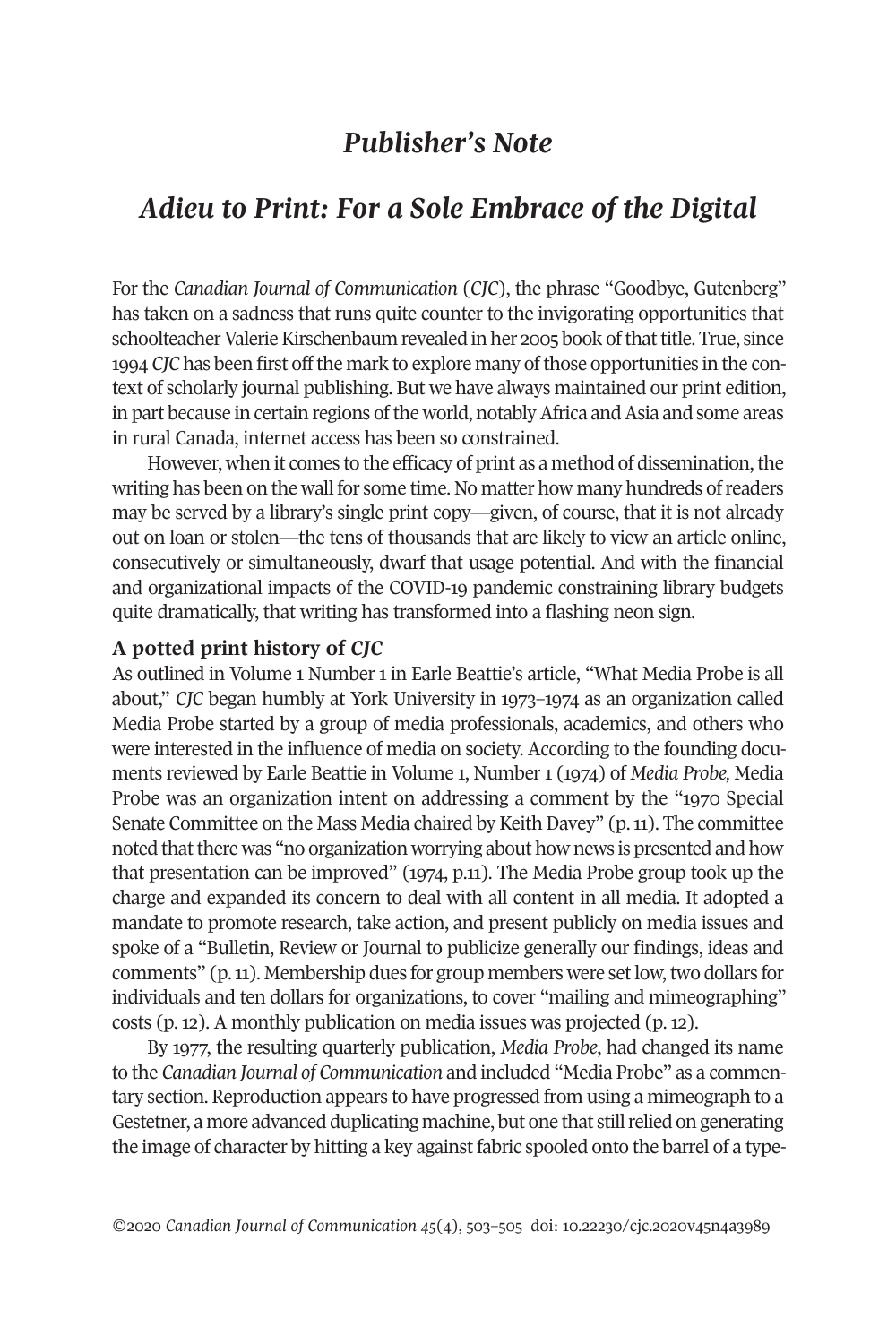writer. By the end of 1980, reproduction had much improved in readability, partly, it appears, as a result of the use of electronic typewriters such as the IBM Selectric. But the graphic design—including font choice, character spacing, line spacing, and reproduction—left a lot to be desired. In 1988, journal pages were fully separated in graphic form from typewriter output. To the great relief of readers, they were typeset.

While the journal's graphic presentation had much improved, costs had outstripped revenue. Thus, led by ProfessorDavid B. Mitchell, *CJC* undertook an ambitious circulation expansion program in the early and mid-1990s to attract U.S. and otherinternational library subscribers and to enliven the sales and renewals of subscriptions in and outside Canada. It found a hunger for its content, in part because of an ever-increasing number of communication and media programs and departments in North American universities. By this program and other means, *CJC* created a financial foundation for expansion and innovation.

# **Opening to the digital**

The mid-1990s—less than a decade after *CJC* embraced typesetting—saw the beginnings of a widening use of the internet, with its instantaneous, worldwide access. Faced with a dormant print archive earning no revenue, the scholars running *CJC* saw an opportunity to increase the availability of the knowledge contained in its archives with little added cost. Discounting a background survey in which individual subscribers saw themselves making little use of such an "online archive," *CJC* used its retained earnings to innovate, working against the wisdom of the day. The subsequent usage patterns are, as they say, history.

### **A crumbling nostalgia**

Time and circumstance have combined to create a bittersweet parting for those whose lives were tied to a seemingly impregnable knowledge materiality and its social conventions: words on pages, pages in books, reading stands, portable books, personal libraries, personal marked-up copies of books, trust in lending, lending libraries, mechanics institutes, public libraries. Surely, they were everlasting. Just so until mid-March 2020, whence came a fracture ushered in by the shutdown of some national postal organizations. True, it was only for a few months. But, as a result of the COVID-19 pandemic, postal services were not only interrupted but many destinations of print journals—universities, public libraries, and workplaces—had closed their doors.

### **A new world**

The publication of *CJC*'s issue number four of the forty-fifth volume of *Media Probe/ Canadian Journal of Communication* will end the official continuing printreproduction of *CJC*. We trust our readers will accept our reluctant decision.

We would have preferred a haven less subject to cyber vulnerability, but we welcome the opportunities the digital world have revealed. *CJC* has already begun an acquaintance with our readers to discover which countries they come from, which articles they access, and when they use the journal. We now include content other than text. We have added a Policy Portal and plan to experiment with the publication of Playlists ofrelated articles to reveal value hidden in our archives. We plan to further address the needs and desires of our research community to assist it to grow and thrive.